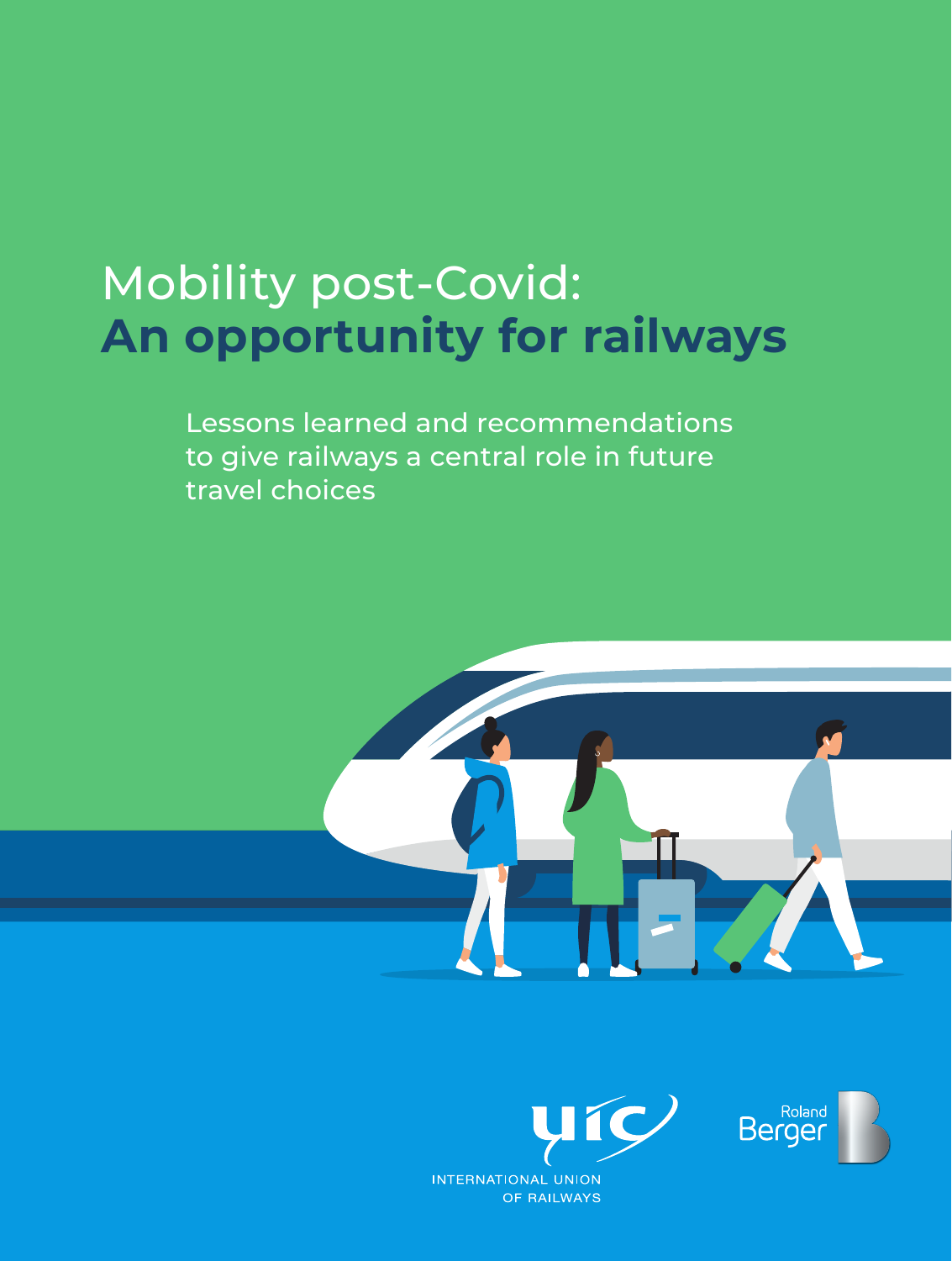## **The impact of the Covid-19 pandemic has created fertile ground for rail transport development worldwide**

TT he Covid-19 crisis has significantly reduced travel in much of the world due<br>to numerous lockdowns and other restrictions on movement. Rail users and stakeholders have been forced to adapt and all types of transport – both local and long-distance – have been disrupted. Rail has demonstrated particular resilience in these difficult circumstances, proving itself to be an essential service for society that enables key workers to get to work and gets goods to where they need to be.

Although the long-term impact on transport use and the economy remains uncertain, the crisis has accelerated existing basic trends such as working from home, environmental concerns and public support for infrastructure. In the long term, beyond the post-Covid recovery period, these disruptions are an opportunity to be seized for rail transport, provided that new or adapted strategies are developed and implemented without delay. Compared with other modes of transport, which are undergoing profound changes, rail has the benefit of an unprecedented window of opportunity to strengthen its competitiveness and increase its modal share.

This study aims to provide the keys to understanding this 'new normal' for passenger rail transport, both long and short-distance, and identify how best to act now in order to be prepared by providing strategic recommendations for rail stakeholders operating in all regions.

The 'Mobility post-Covid: An opportunity for railways' study was conducted in the first half of 2021 by Roland Berger on behalf of UIC in collaboration with its members and informed by discussions with sector representatives.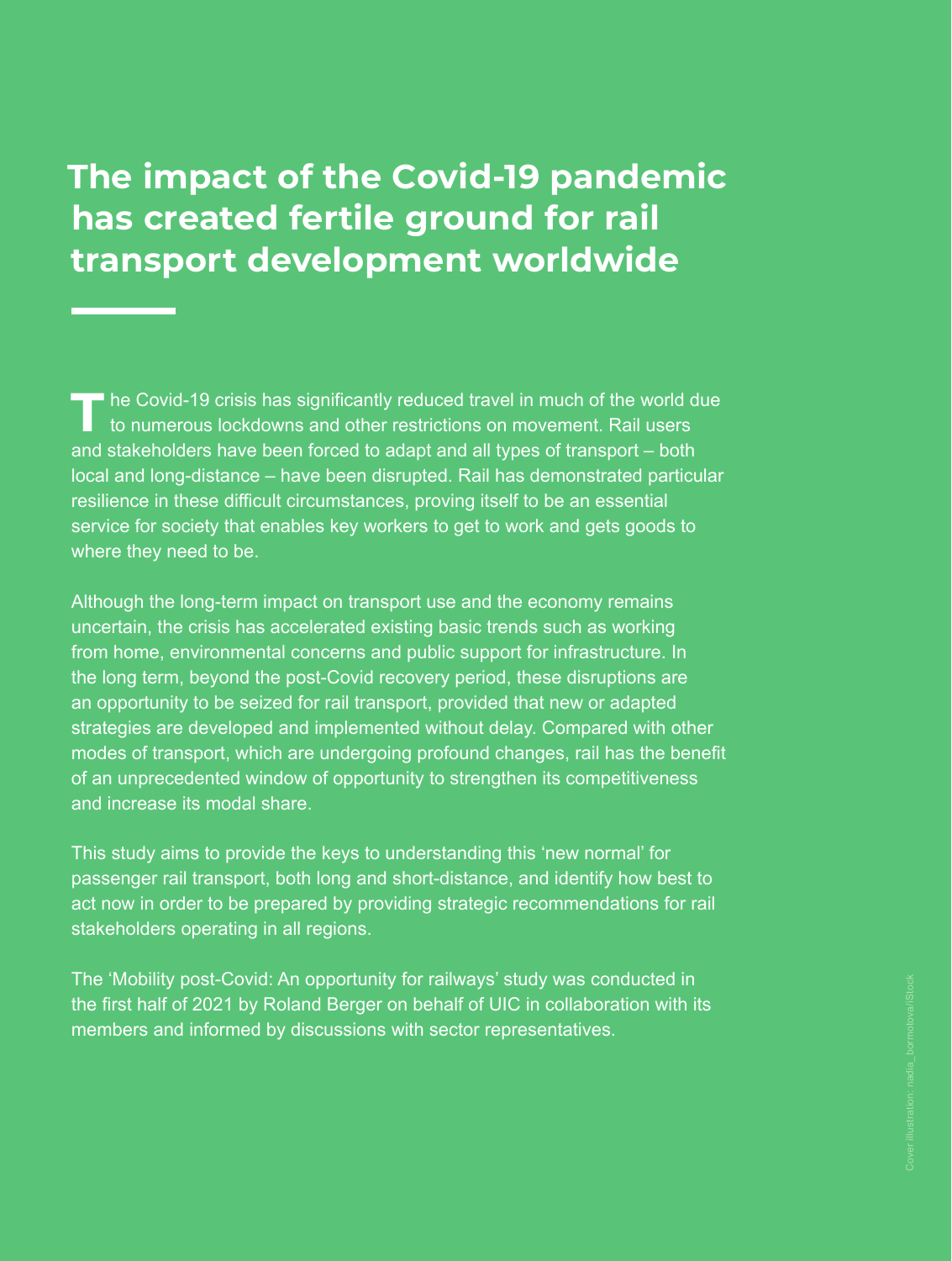# **1. Mobility predictions for 2025 with a focus on five megatrends accelerated by the crisis**

 $\blacksquare$  hile our world prior to the dramatic developments of February 2020 was characterised by ongoing globalisation and unrestricted transport, in the future, the 'new normal' will involve dealing with uncertain economic and health conditions. We can expect a transition phase at least until mid-2022, progressing at different rates in different regions depending mainly on vaccination rates, economic recovery, and the evolution of the pandemic itself.

Across the world, the future of mobility is taking shape as a continuation of basic trends in mobility, which were reinforced during the Covid-19 crisis and which allow us to project ourselves into the 'new normal'.

## **Megatrend 1**

### **Mobility behaviour will continue to evolve after the shock of remote working**

The emergence of new ways of working such as increased remote working and a decrease in business travel have transformed mobility behaviour, which may result in a reduction in urban density in Western countries. Accentuated by the pandemic, health and environmental concerns have, in parallel, boosted soft mobility modes.

### **KEY FIGURES**

### **REMOTE WORKING**



*[Future of Workforce Pulse Report](https://www.cnbc.com/2020/12/15/one-in-four-americans-will-be-working-remotely-in-2021-survey.html),* Upwork, 2021



**-21% -24% -24%**

*[Long-Distance Mobility Study](https://www.rolandberger.com/en/Insights/Publications/The-future-of-long-distance-mobility-How-Covid-changed-consumer-appetites.html),* Roland Berger, 2021

### **A basic trend accelerated significantly by Covid-19, with no return to 'normal' for professional travel**

Passenger mistrust of public transport can be expected to diminish in the years to come, and leisure travel should bounce back quickly from 2022 onwards once health-related restrictions are lifted. **But recovery of business travel will be more gradual** and will ultimately return to a level below that of 2019. The time required to arrive at the 'new normal' will vary depending on the region, vaccination levels and implementation of quarantines for overseas travellers.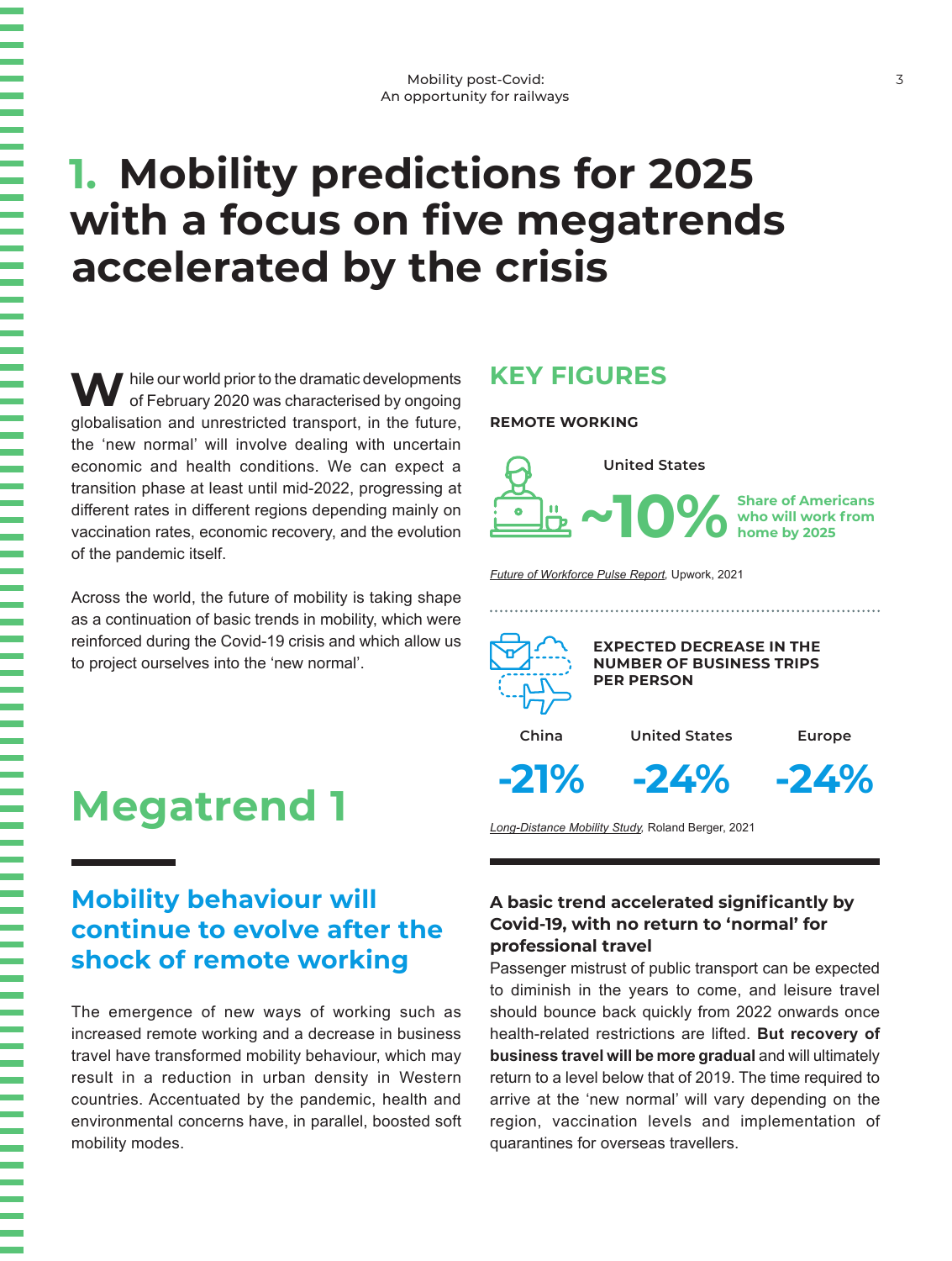## **Megatrend 2**

### **Secured during the crisis, public financing of rail can be expected to be maintained after Covid-19**

The trend toward public financing in rail has not been challenged by the Covid-19 crisis. New programmes have been rolled out to offset reduced traffic in 2020 and 2021 and to invest in future rail capacity, particularly in order to anticipate mobility needs, encourage a shift to rail from other transport modes and support an important professional stream in terms of economic activity.

**Subsidy levels are likely to be maintained at a high level** for many years, thanks in particular to recovery plans focusing predominantly on green transport solutions.

While no rail projects have been cancelled due to the crisis, the restrictions placed on air transport for health or environmental reasons may reinforce the legitimacy of certain rail projects in the coming years. However, the air transport sector will likely enjoy public support after the crisis.

All icons: the noun project

## **KEY FIGURES**

### **CHINA'S NEW RAIL LINE AMBITIONS**

- **by the end of 2035 in 2020 vs. 200,000 km 141,400 km**
	- SD ~47 b  $\overline{O}$ **amount of investment in fixed assets in the railways in the first half of 2020**

**+1.2% compared with 2019**

[China State Railway Group, Reuters](https://www.ndrc.gov.cn/xwdt/xwfb/202012/t20201204_1252245.html?code=&state=123)

**SUPPORT FOR RAILWAY INFRASTRUCTURE PROJECTS ON THE CORE TRANS-EUROPEAN TRANSPORT NETWORK (TEN-T)**

**European Union**

**EUR** 1.6 **55 projects, including Rail Baltica and the railway line between Lyon and Turin**

[European Commission,](https://ec.europa.eu/commission/presscorner/detail/en/IP_20_1336) 2020, *Boosting the EU's Green Recovery: EU invests over €2 billion in 140 key transport projects to jump start the economy*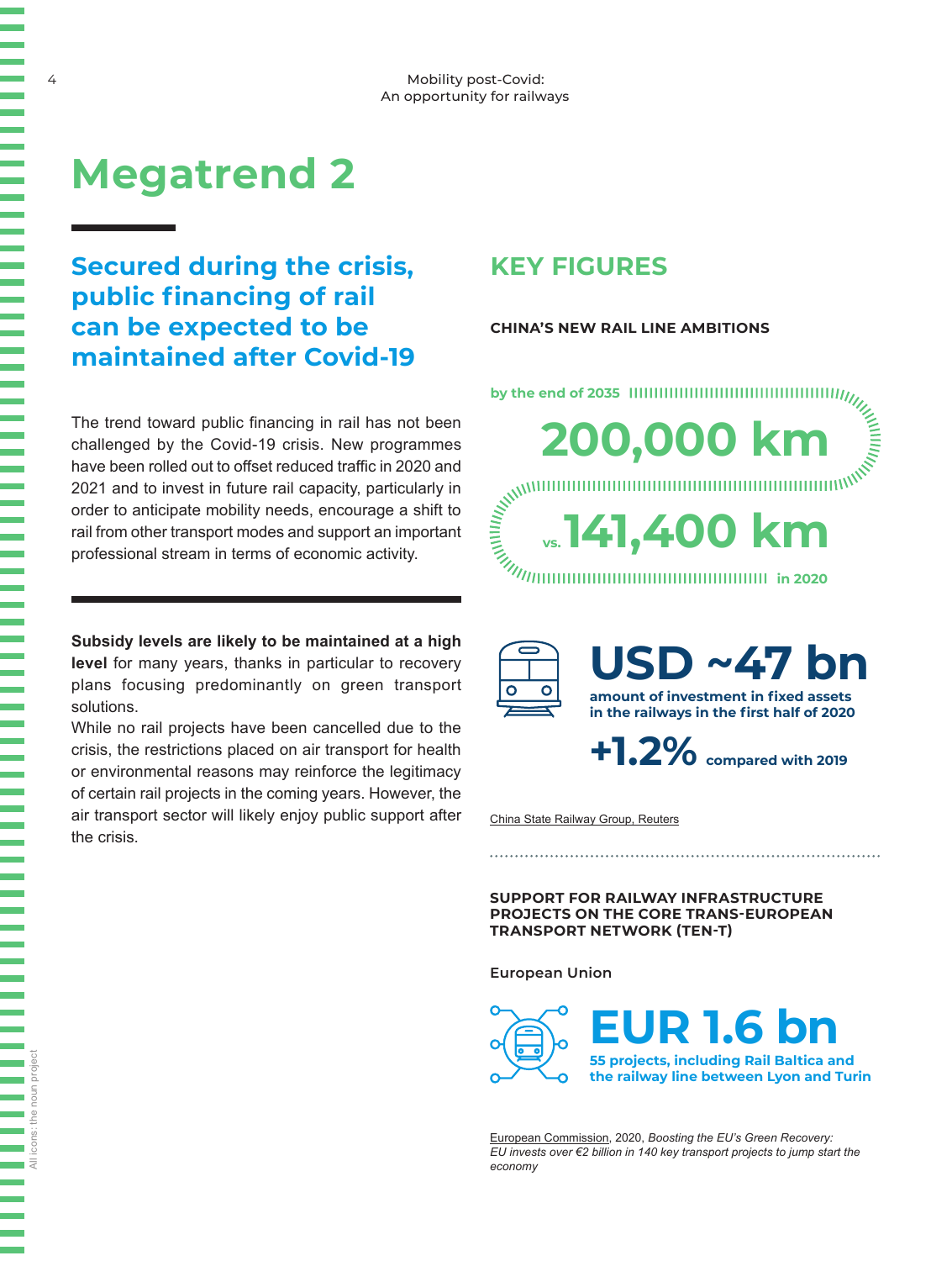## **Megatrend 3**

## **Passengers' environmental concerns are conducive to a central role for rail in mobility**

A preference for more environmentally friendly transport modes due to concerns in relation to the environmental and societal impact of travel continued to increase during the crisis, with the worrying situation reinforcing individuals' environmental conscience.

### **POST-COVID/2025 PREDICTIONS**

**Consumers' environmental and societal concerns will have a major effect on mobility worldwide, with a positive impact on rail transport.** Rail services will be developed to counterbalance air transport services with greater numbers of night trains or high-speed trains. In urban areas, public transport and soft mobility services should continue to develop, gradually replacing urban travel in private cars.

## **KEY FIGURES**

### **FLIGHT SHAME**



### **CLIMATE CHANGE**



**Percentage of people who intended to travel less by air for their holidays in 2020 in order to contribute to the fight again climate change** 



*[EIB Climate Survey](https://www.eib.org/en/surveys/2nd-climate-survey/new-years-resolutions.htm)* conducted in partnership with market research firm BVA, 2020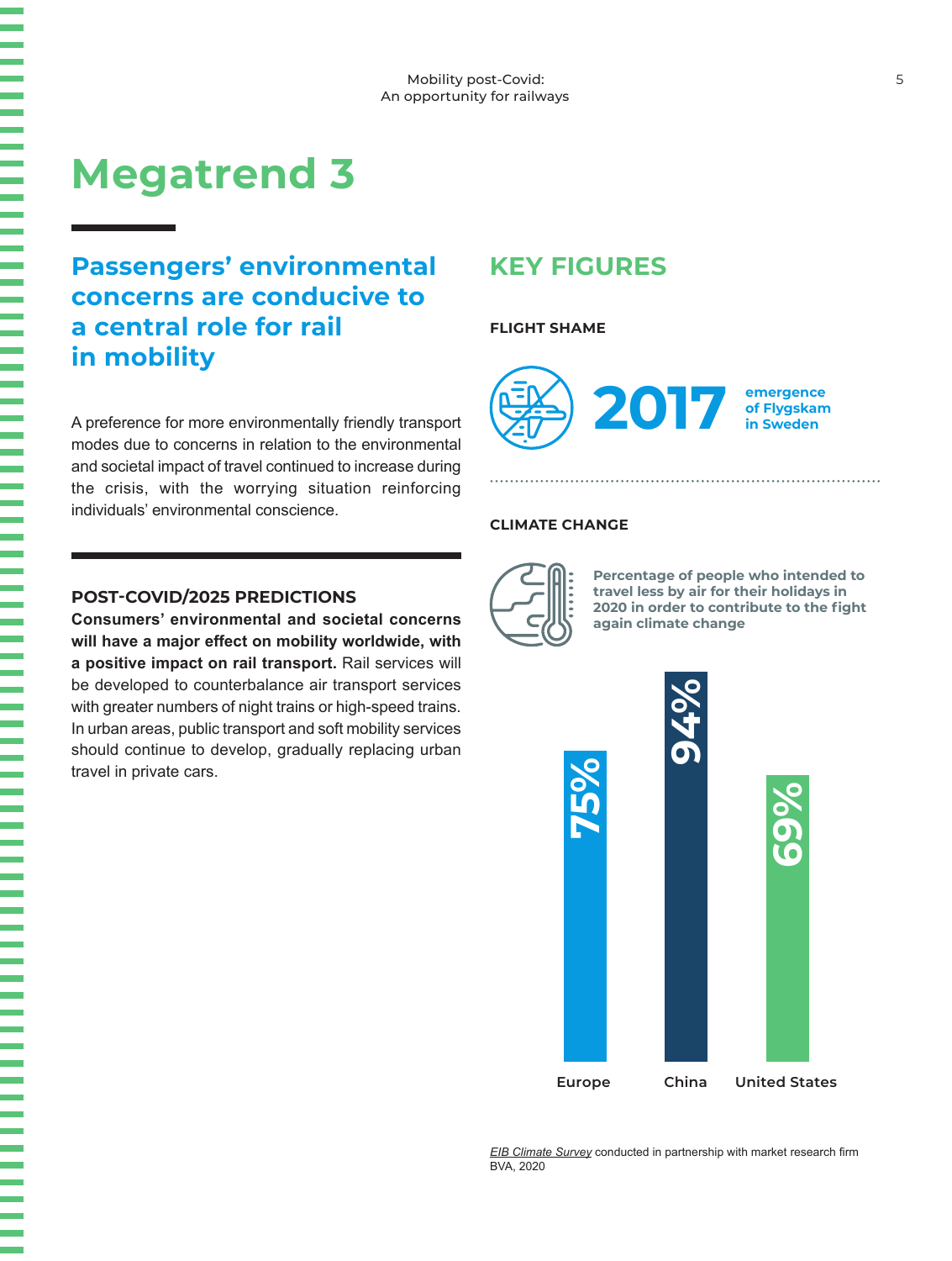## **Megatrend 4**

## **Liberalisation of the EU rail market has slowed down but is not going to stop**

The pandemic has slowed large-scale liberalisation of passenger rail markets, primarily in European countries. Reduced traffic has made entry into the market less viable and more uncertain for new players.

### **POST-COVID/2025 PREDICTIONS**

**Although rail transport liberalisation has slowed in the European Union**, a return to normal by 2025 can be expected. With infrastructure strengthened both in terms of volume and quality, rail traffic can be expected to increase in the long term, which should promote the emergence of healthy competition between operators. If well organised, such competition often generates innovation and efficiency gains, which may translate into more attractive prices for users and a very substantial increase in rail modal share to the detriment of air travel.

# **Megatrend 5**

**Development of high-speed infrastructure will benefit from a change in perception, with air travel appealing less and less to passengers**

On account of the diminishing appeal of air transport globally, the Covid-19 crisis has boosted the value of extending and modernising high-speed infrastructure.

## **KEY FIGURES**

**HIGH-SPEED RAILWAY LINES**

**15,000 km**



**of high-speed railway lines are currently being constructed worldwide** 

[UIC High-Speed Atlas 2021](https://uic.org/IMG/pdf/uic-atlas-high-speed-2021.pdf)

**-3.5%**

**ESTIMATED DECREASE IN THE MODAL SHARE OF AIR TRANSPORT IN THE UNITED STATES FOR NATIONAL FLIGHTS BY 2025**

*[Long-Distance Mobility Study](https://www.rolandberger.com/en/Insights/Publications/The-future-of-long-distance-mobility-How-Covid-changed-consumer-appetites.html),* Roland Berger, 2021

### **POST-COVID/2025 PREDICTIONS**

The development of high-speed lines throughout the world **can be expected to increase global demand** for mobility – adding these lines to national or local transport systems will multiply the number of transport solutions available to citizens. On the other hand, high-speed rail development continues to be hampered by significant costs (around 9 to 22 million euro per km in total costs). This trend can be expected to continue over time as many journeys made by road or by air are likely to be replaced by travel on high-speed rail lines. In addition, passengers will tend to accept longer journey times, encouraging the development of long high-speed lines.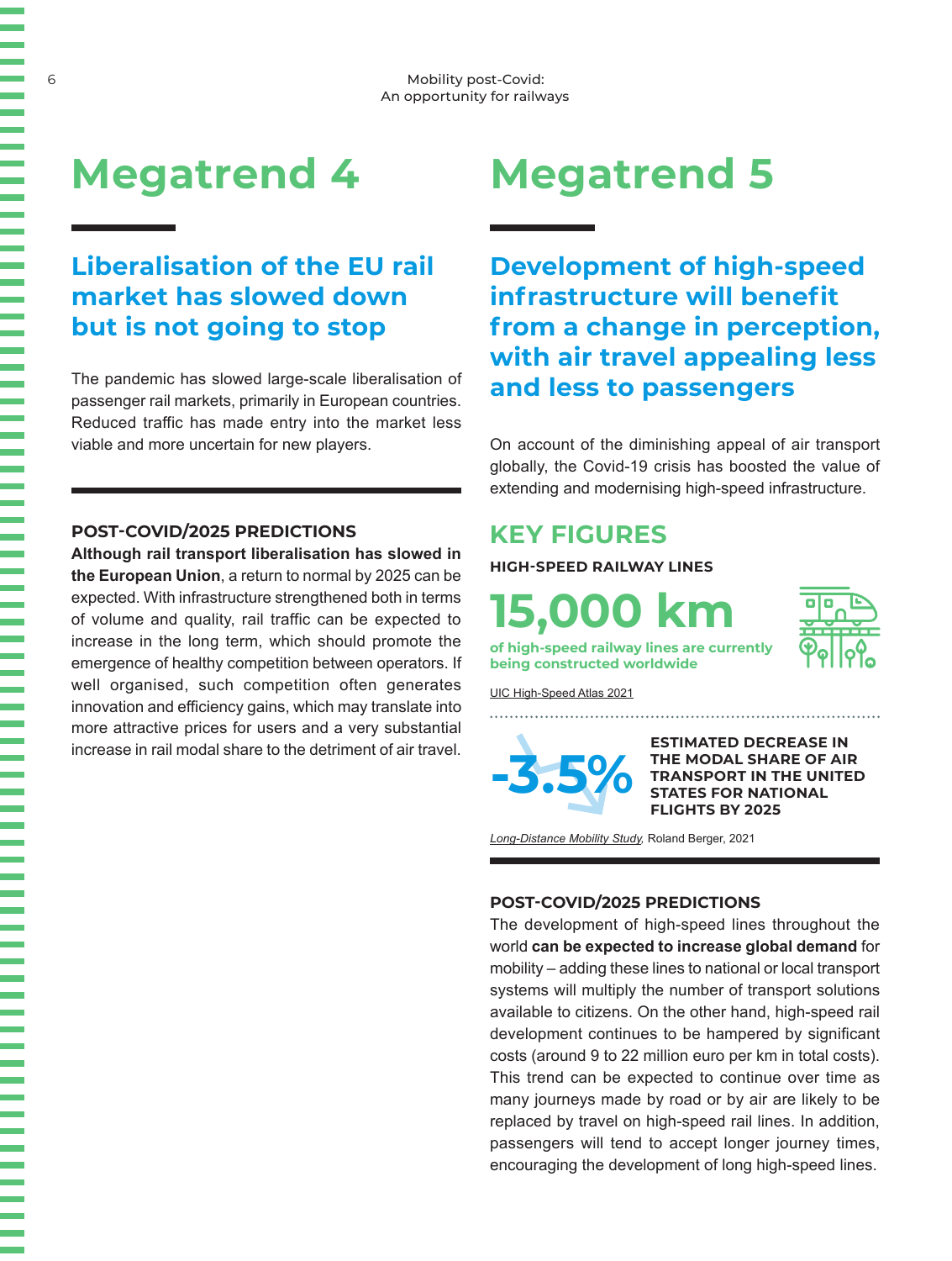## **2. Lessons to be learned by rail stakeholders in the 'new normal'**

**T**he rail sector already enjoys favourable conditions for winning market share during the recovery period. The other transport modes have entered into a critical period in which their models are being called entirely into question, with the first effects expected to emerge around 2030. The window of opportunity for rail is therefore relatively short.

Severely affected by the crisis, air transport stakeholders are actively reducing their cost structures and are preparing to resort to more Sustainable Aviation Fuels and to switch to green propulsion after 2035.

The automobile industry has already begun its environmental transition, with electric vehicles due to reach maturity in the coming decade and progressive installation of charging points.



Source: Roland Berger, 2021

<u> 1974 - President Amerika III da bat da bat da bat da bat da bat da bat da bat da bat da bat da bat da bat da</u>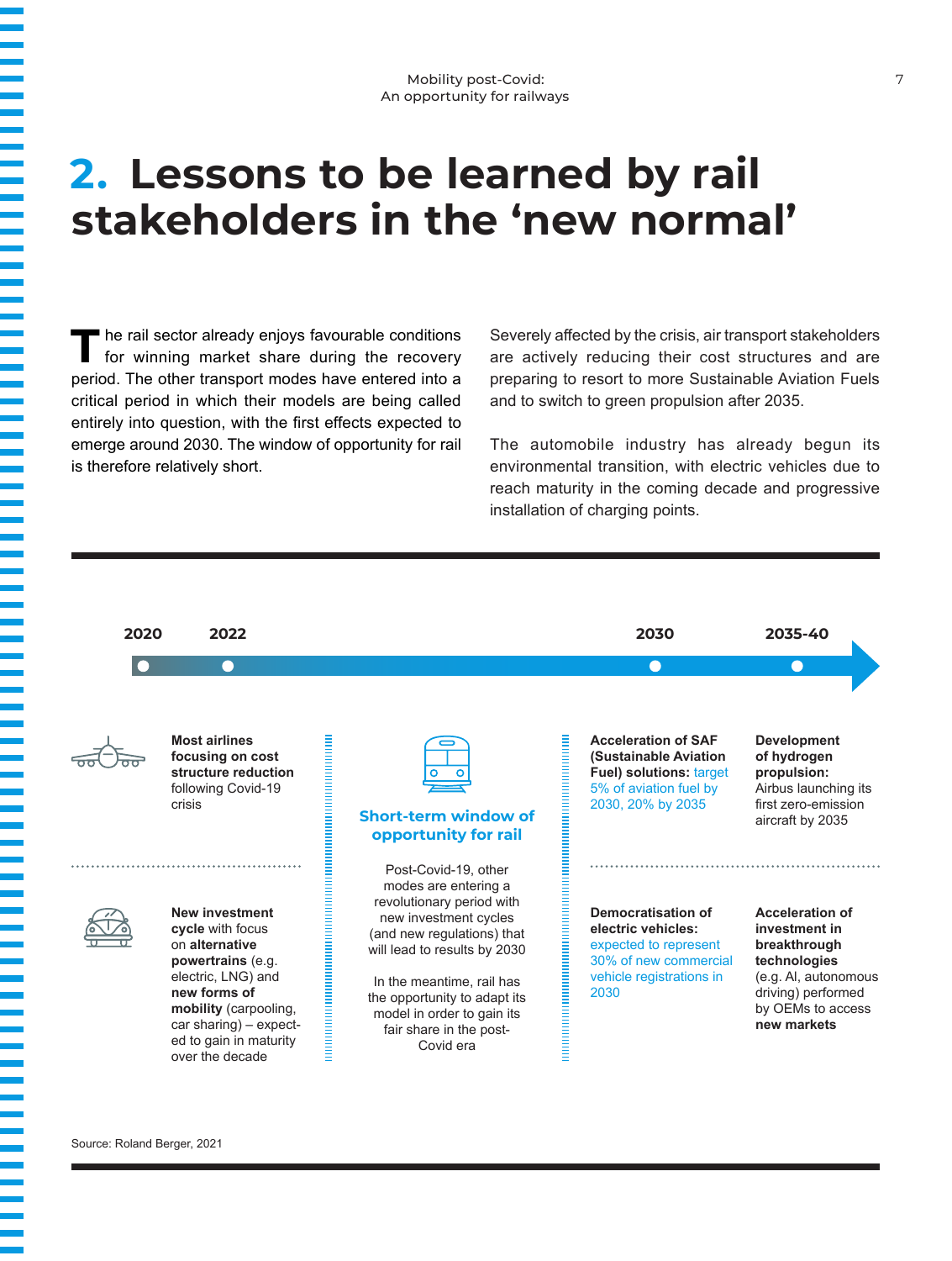### **2.1 STRATEGIC PRIORITIES TO INCREASE RAIL'S MODAL SHARE**

The principal means of action required to take advantage of this window of opportunity will be aimed at securing and enlarging rail's scope of relevance: securing its modal share by capitalising on its main benefits – reliability and comfort – and enlarging it by dealing with rail's main weaknesses, e.g. perception of high prices, limited connections with other modes, etc.

Rail stakeholders should thus pursue **three key objectives** proactively and in parallel:

**1 Improve the customer experience** by adapting to new mobility and consumption behaviour and drawing on the benefits of rail in comparison to other transport modes.

**2 Improve the economic equation of rail:** optimise production costs across the entire system to enable lower prices for passengers, maintain profitability for operators and enable investment in order to prepare for the future while maintaining acceptable costs for all.

**3 Improve environmental performance:** while the road and air transport modes are currently facing increased scrutiny, environmental requirements for the railways can also be expected to increase over time.

### **2.2 RECOMMENDATIONS FOR RAIL STAKEHOLDERS**

## **RAILWAY UNDERTAKINGS**

**Reinstill passengers' desire to use public transport in the short term**, particularly rail transport, by raising passenger confidence with regard to sanitary safety (without altering the customer experience, particularly in terms of fluidity), service frequencies, quality, punctuality and reliability.

**Adapt tariffs and prices** for mainline, suburban and regional trains to take account of new behaviour with regard to mobility, e.g. new subscriptions adapted to passengers travelling twice a week, additional services to attract new customers, etc.

**Adapt regional and urban services** to respond to evolving customer expectations and to compete with other transport modes in areas in which they are more relevant at first glance.

**Develop onboard services** by focusing on rail's natural competitive advance: suitable for business and leisure travel.

**Develop intermodality** by cooperating with airlines, road transport stakeholders (cars, rental, car-sharing), urban public transport and micromobility – both physically and digitally (e.g. reservations, ticketing).

**Capitalise on digital capabilities to provide information more fluidly to passengers**, e.g. apps providing information in real time.

**Focus innovation on environmental transition:**

- Phase out diesel traction in favour of electrification and hydrogen or battery trains.
- Capitalise on opportunities for energy efficiency in operations.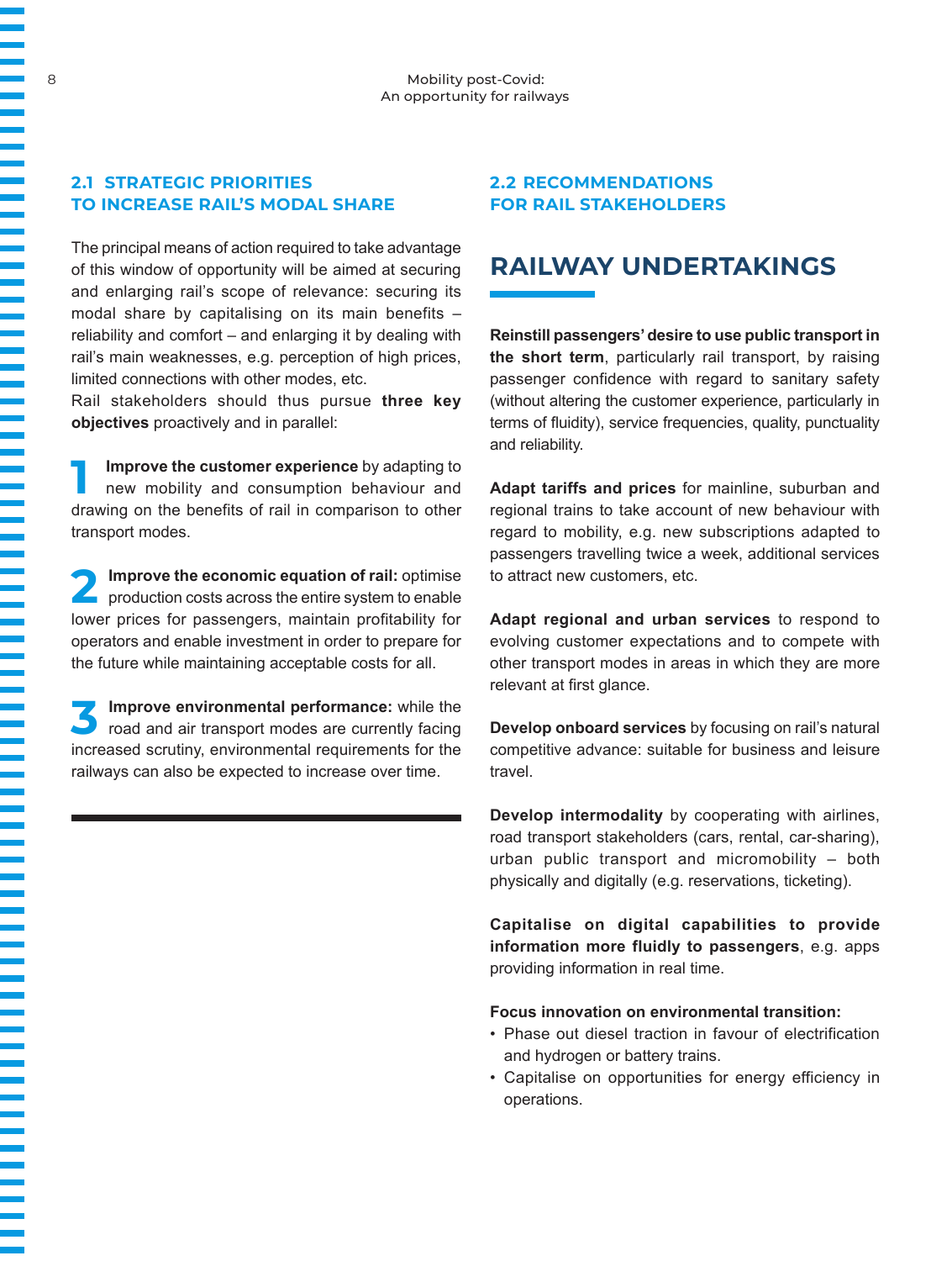### **INFRASTRUCTURE MANAGERS**

**Invest in the development of new long-distance lines**  (e.g. in Central Europe, Asia, United States) to expand the overall service offering, as well as key hubs in the network which foster intermodality, e.g. rail infrastructure for freight in ports, and standards and procedures to encourage cross-border traffic (passenger and freight).

**Improve communications and signalling to digitalise infrastructure** by developing 5G and integrating artificial intelligence in order to optimise capacity.

**Improve traffic management for enhanced service quality and greater flexibility** due to greater capacity for digital automation.

### **Improve infrastructure's environmental performance:**

- Hydrogen/green energy charging infrastructure: build hydrogen or battery charging infrastructure to ensure that trains work when lines are not electrified, and accelerate electrification on the network where necessary.
- Circular economy: incorporate the principles of the circular economy in upgrading and construction activities, including this aspect in contracts with suppliers.
- Promotion of renewable energy in the overall value chain, e.g. GO – guarantee of origin, PPA – power purchase agreement.

**Optimise infrastructure use**, for example by optimising maintenance to increase infrastructure availability at night or by developing long-distance freight trains (to support e-commerce growth in particular).

### **Invest in order to provide greater resilience to natural**

**risks** (in new technologies and artificial intelligence in particular), taking account of the prospect of increasingly frequent climate-related events due to global warming.

## **STATIONS**

**Improve intermodality conditions:** infrastructure (soft mobility, flow management) and services (luggage, ticketing, etc.), between long-distance segments or between long- and short-distance segments and lastmile services.

**Convert stations into environmentally friendly spaces** (energy, materials, etc.): redesign spaces in stations to take account of new mobility behaviour, with workspaces and services, for example. Explore new opportunities to position the train station as a new urban centre.

**Consider pricing mechanisms for businesses and services** to exploit passenger flows as an asset while developing new sources of revenue.

**Transform stations** and their surroundings into **elements of urban development and planning (urban logistics, for example).**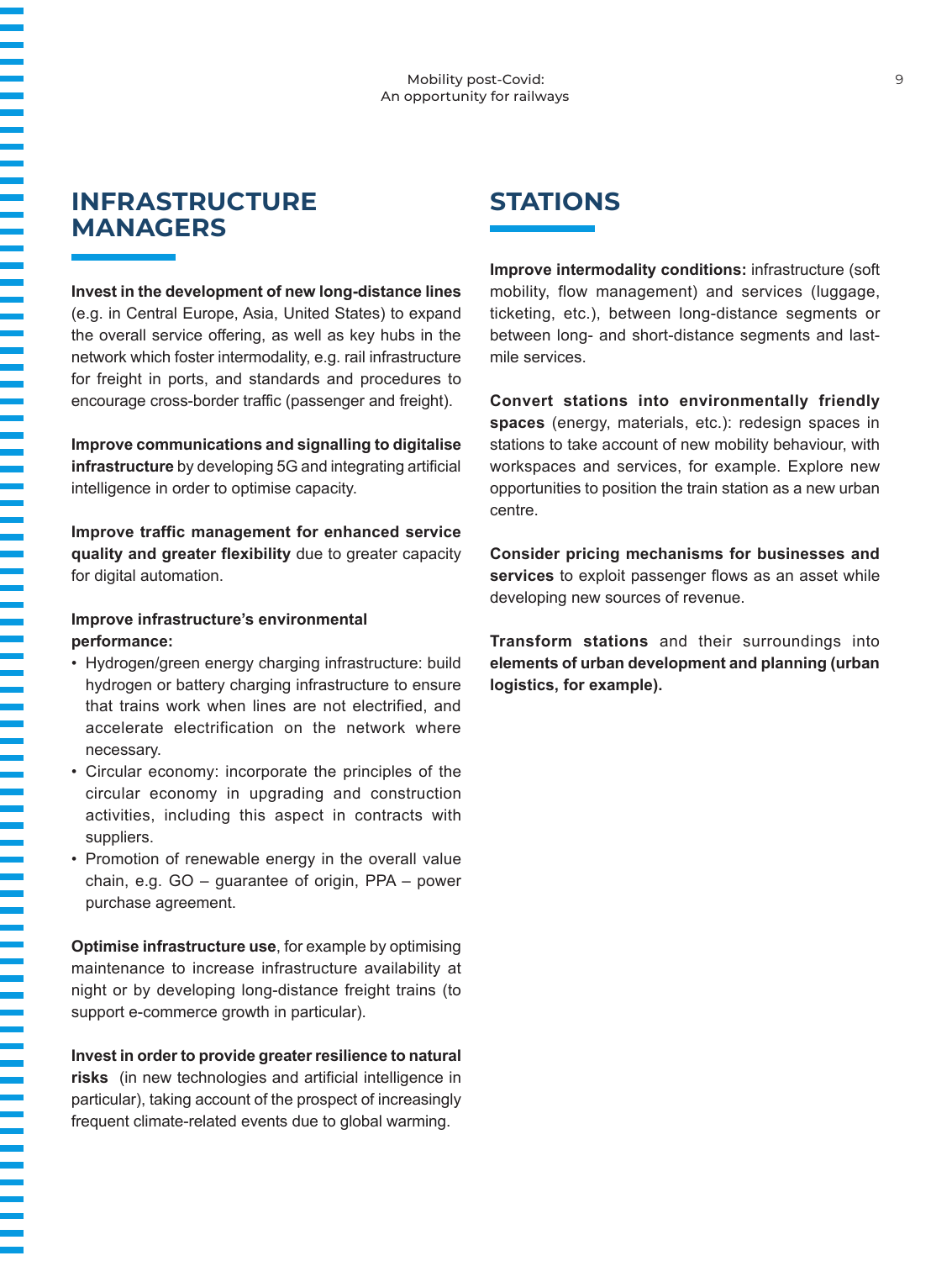## **TRANSPORT AUTHORITIES**

### RAIL FINANCING

**Support investment in infrastructure** (e.g. communications/signalling, long-distance lines, new high-speed lines, station development) and new technologies and alternatively-powered vehicles.

**Support mobility and railway undertakings** – longdistance, night trains, regional and suburban lines – in order to improve rail's economic equation for passengers while maintaining cost levels acceptable for all.

### RAIL ORGANISATION AND REGULATION

**Promote intermodal cooperation:** use incentives or regulatory measures to encourage coordination between transport modes.

#### **Create the conditions for positive competition:**

- Choose a suitable regulatory framework: open access where appropriate; otherwise PSOs or binational PSOs.
- Define the scope of PSOs so as to facilitate profitability for operators.
- Support initiatives aimed at facilitating access to essential facilities, information/data and rolling stock.

**Improve data transparency** with regard to passenger traffic, service levels, etc.

**Environmental transparency:** improve knowledge of the external effects of transport and their quantification, and improve fiscal policies dealing with such effects.

**Develop a sector-wide approach** that necessitates cooperation between operators, infrastructure managers, equipment manufacturers and public transport authorities in order to define railway systems that facilitate an expanded scope for the railways.

### **RAILWAY SYSTEM, MATERIAL AND EQUIPMENT SUPPLIERS**

Focus on construction of equipment adapted **to evolving customer expectations and mobility behaviour** (e.g. the train as a workspace with greater comfort, better connectivity, etc.), particularly in a context in which other transport modes are investing in this area (e.g. driverless cars).

Develop **more environmentally friendly equipment and material** (rolling stock as well as the entire supply chain for rolling stock and infrastructure).

**Improve manufacturing agility** (e.g. by accelerating production cycles) and equipment upgradability so as to anticipate technological advances.

Develop research programmes **to construct and maintain high-speed lines at a lower cost** (e.g. through increased prefabrication of components).

**Ensure technological convergence** by applying international standards.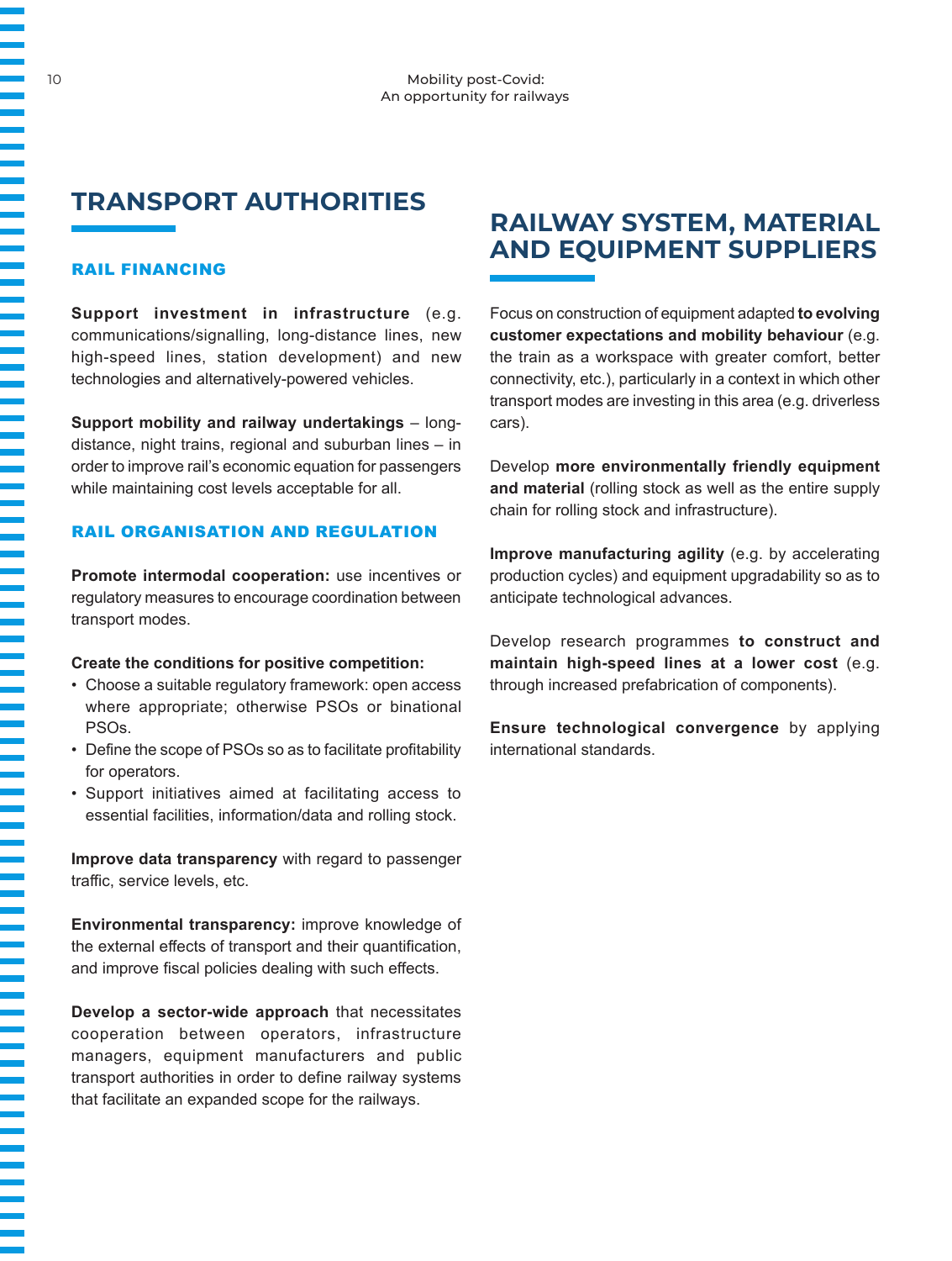## **To consolidate its edge over other modes in the emerging paradigm, the railways of the future must take shape as from today**

**W** ith the lockdown measures and travel restrictions implemented by governments, the Covid-19 crisis has sparked a debate on the concept of mobility and thus the very vocation of private and public transport. By putting the spotlight on the negative aspects of travel (drudgery and cost of certain journeys) and the opportunity to partially move away from these aspects, the crisis has also revealed the positive aspects of mobility, such as the fundamental need to travel, resilience and the economic and societal impact of the sector. The 'new normal' will take shape on the basis of trends that existed before Covid-19 and have been amplified and accelerated by the crisis. In this context – not necessarily a zero-sum game – rail appears to have natural advantages over other transport modes so that it can play a central role in future travel choices, in particular thanks to its low environmental footprint and its efficiency.

But this edge has yet to be translated into an actual increase in modal share and may be only temporary, as the other modes have already begun their own revolution. We cannot be passive with regard to the window of opportunity available to rail. Rather, all stakeholders in the sector must be called to action to develop the railways of the future, which will be based on continuous improvement of the customer experience, an optimised economic equation and superior environmental performance in comparison to other transport modes.

#### ISBN 978-2-7461-3152-1

#### **Warning**

© International Union of Railways (UIC) - Paris, 2021

No part of this publication may be copied, reproduced or distributed by any means whatsoever, including electronic, except for private and individual use, without the express permission of the International Union of Railways (UIC). The same applies for translation, adaptation or transformation, arrangement or reproduction by any method or procedure whatsoever. The sole exceptions - noting the author's name and the source - are "analyses and brief quotations justified by the critical, argumentative, educational, scientific or informative nature of the publication into which they are incorporated" (Articles L 122-4 and L 122-5 of the French Intellectual Property Code).